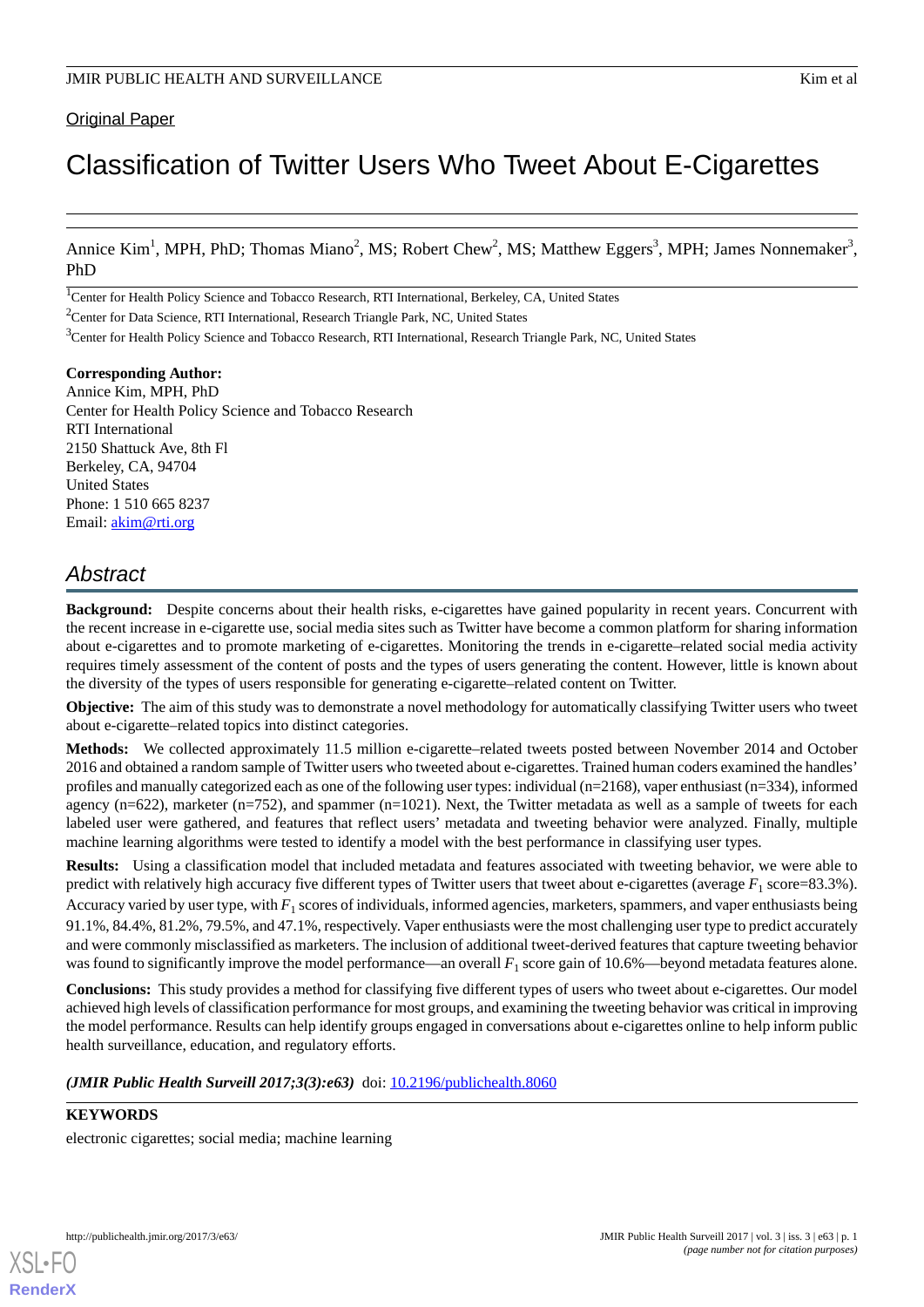## *Introduction*

E-cigarettes have gained popularity among adults and youth in recent years. Following sustained increases in the use of e-cigarettes by adults from 2010 to 2013 [\[1](#page-9-0)], the prevalence of adult e-cigarette use plateaued at 3.7% in 2014 and was reported to be much higher among current cigarette smokers (15.9%) [[2\]](#page-9-1). Despite the slight decline in the use of e-cigarettes by youth from 2014 to 2015, e-cigarettes remain the most commonly used tobacco product among the middle and high school students in the United States, with 16.0% reporting current use in 2015 [[3](#page-9-2)[,4](#page-9-3)]. Although the long-term health effects of e-cigarette use are largely unknown, e-cigarettes commonly contain nicotine, which has negative effects on the adolescent brain [\[5](#page-9-4)], along with a range of other chemicals that are harmful to human health [[6](#page-9-5)[-10](#page-9-6)]. In addition, youth who initiate nicotine use with e-cigarettes may transition to combustible tobacco use [\[11](#page-9-7)-[14\]](#page-9-8), which has been identified as the leading preventable cause of death in the United States [\[15](#page-10-0)].

Concurrent with the rapid rise in e-cigarette use, advertising and sharing of information about e-cigarettes have proliferated in recent years. Although advertisements for tobacco products have been banned on television since 1971 in the United States, e-cigarette advertising via television, magazines, outdoor, radio, and Web-based channels has increased dramatically between 2010 and 2013. Approximately 24 million adolescents were exposed to e-cigarette advertising in 2014 [\[16](#page-10-1)]. In addition to traditional advertising platforms, e-cigarette–related information and promotional material are widely available through e-cigarette user forums, Web-based marketing, branded websites, and user-generated content on social media sites such as Twitter and YouTube [[17,](#page-10-2)[18\]](#page-10-3).

Social media has become a particularly important platform for sharing information about e-cigarettes. The majority of youth (81%) and adults (74%) in the United States use some form of social media [\[19](#page-10-4)-[21\]](#page-10-5), and the microblog, Twitter, has more than 316 million active users creating more than 500 million brief posts (called *tweets*) daily [\[22](#page-10-6)]. Twitter's pervasiveness makes it a convenient tool for e-cigarette manufacturers, enthusiasts, and advocates to promote e-cigarettes actively to a wide audience. Some studies of the content of e-cigarette–related tweets suggest that the overwhelming majority is commercial or promotional in nature [\[23](#page-10-7)-[25\]](#page-10-8), and many of these tweets offer discounts or free samples [[24\]](#page-10-9). However, recent research suggests that many tweets reflect discussion of policies, personal experiences, and risks and benefits associated with e-cigarette use among individuals and e-cigarette proponents [[26](#page-10-10)]. Another study found that although the majority of Twitter users engaged in social media conversations about e-cigarettes are not affiliated with the e-cigarette industry, e-cigarette proponents (ie, e-cigarette marketing or manufacturing representatives, advocates, and enthusiasts) tweet more frequently and are more likely to highlight favorable aspects of e-cigarette use [\[27](#page-10-11)].

Monitoring trends in e-cigarette–related social media activity requires timely assessment of the content of posts and the types of users generating the content to inform regulatory and surveillance efforts. In 2016, the Food and Drug Administration

(FDA) finalized a rule extending the agency's authority to regulate e-cigarettes, which includes federal provisions requiring companies that sell e-cigarettes to include warning statements about nicotine on advertising and promotional materials, including content on digital/social media. To ensure that e-cigarette companies are complying with these advertising and labeling restrictions, FDA will need to identify and monitor websites and social media accounts maintained by these companies. Furthermore, as public health researchers continue to use social media data to track and understand emerging issues concerning e-cigarettes, they will need to be able to distinguish between the content from individuals who may be the target of Web-based e-cigarette advertising (eg, young adults) and the content from e-cigarette companies, marketers, or spammers who may be posting content for commercial purposes. Such information could also be useful in the development and targeting of social media campaigns to prevent e-cigarette use.

The proliferation and variety of Web-based information sharing about e-cigarettes presents challenges in differentiating content from different types of social media users. Previous studies have used a range of techniques to identify Twitter accounts that are purely automated (*robots*), human-assisted automated (*cyborgs*), or organic (ie, individuals)  $[28]$  $[28]$  and to distinguish between promotional and nonpromotional tweets [\[25](#page-10-8),[29\]](#page-10-13). Less is known about identifying the diversity of user types responsible for generating e-cigarette–related content on Twitter, including vape proponents, promotional marketers, automated spammers, public health agencies, news organizations, and individuals. In a recent study of tweets about e-cigarettes, Lazard and colleagues [\[26](#page-10-10)] analyzed clusters of e-cigarette topics (eg, marketing-focused personal experience) to categorize tweets as being generated by marketers, individual users, or e-cigarette proponents. However, this assessment was based on a review of the topics being discussed (eg, personal experience about e-cigarette use must be posted by individual users) and was not informed by analysis of user handles that were tweeting the content. Thus, Lazard and colleagues' attribution of message source may be limited. For example, Lazard and colleagues reported that tweets about e-cigarette policy bans (a common topic cluster identified in the study) were posted by e-cigarette proponents opposing the ban, but these tweets could have been posted by policy makers announcing or promoting the ban. Examining the topic of tweets may not be sufficient for attributing the source of the message. A more detailed assessment of Twitter users' profile and tweet metadata, in addition to the content of their tweets, could provide better insights into the types of users posting the content.

This study demonstrates a novel methodology for automatically classifying Twitter users who tweet about e-cigarette–related topics into five categories of users—individuals, vaper enthusiasts, informed agencies, marketers, and spammers. We used a supervised machine learning approach to predict different types of Twitter users based on their metadata and tweeting behavior. We tested different models, evaluated model performance, and discussed features that are most predictive of each user type. This study expands on previous research studying the content and the types of users who tweet about e-cigarettes [\[23](#page-10-7)[-25](#page-10-8)[,27](#page-10-11)] by providing a greater level of granularity

 $XS$  $\cdot$ FC **[RenderX](http://www.renderx.com/)**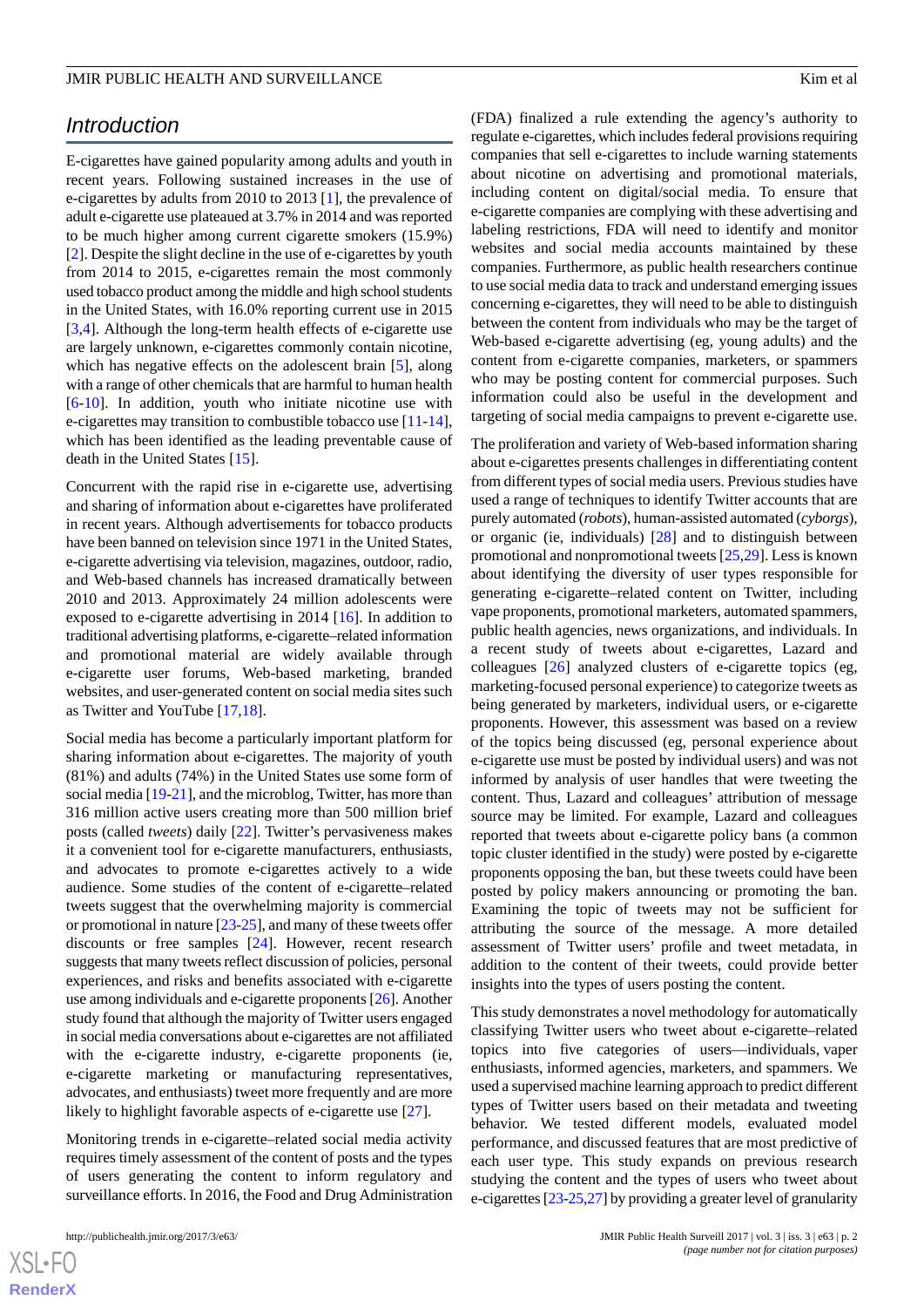in the classification of users. Findings from this study provide insight into the composition and the characteristics of social media users posting about e-cigarettes, which can help inform future regulatory action.

# *Methods*

Using a supervised machine learning approach, we developed models to predict different types of Twitter users who tweet about e-cigarettes. First, a random sample of Twitter handles that have tweeted about e-cigarettes was obtained, and our trained human coders examined the handles' profiles and manually labeled a specific user type for each handle. Next, Twitter metadata and a sample of tweets for each labeled user were gathered, and features that reflect users' metadata and tweeting behavior were created. In the final steps, multiple machine learning algorithms to identify a model with the best classification performance were tested. [Figure 1](#page-2-0) illustrates our approach to developing the classification model, which we describe further in the sections below. This study was exempt from the institutional review board (IRB) review because it used publicly available Twitter data. Our approach to obtaining and analyzing the Twitter data was in compliance with Twitter's terms of service at the time of the study, such as removing tweets that were deleted or made private by the user.

### **Phase 1: Twitter Data Source and Manual Annotation of User Types**

Using Twitter's enterprise application programming interface (API) platform, Gnip, we collected e-cigarette–related tweets posted between November 2014 and October 2016. A comprehensive search syntax was developed with 158 keywords, including terms such as *ecig*, *vape*, and *ejuice*, as well as popular e-cigarette brands and hashtags, which resulted in approximately 11.5 million e-cigarette–related tweets from 2.6 million unique users. Next, a random sample of the users associated with these tweets was reviewed, and the content of their posts was examined to identify the range of entities tweeting about e-cigarettes. Using a grounded theory approach informed by literature review and guidance from subject matter experts, a protocol was developed for categorizing Twitter users who tweet about e-cigarettes according to the following types: (1) individual, (2) vaper enthusiast, (3) informed agency, (4) marketer, and (5) spammer (see Table 1).

Six coders were trained using the protocol and practice data to classify the user types manually. For each user, the coders reviewed the user's profile page on Twitter, which included a profile description and a sample of recent tweets on their timeline, which may have included e-cigarette and non-e-cigarette topics. Random samples of Twitter users were double coded until at least 300 labeled cases were obtained per user type. Coding discrepancies were resolved by an adjudicator. In total, 4897 users were manually classified according to the user type definitions (see [Table 1](#page-3-0) for coding results).

<span id="page-2-0"></span>



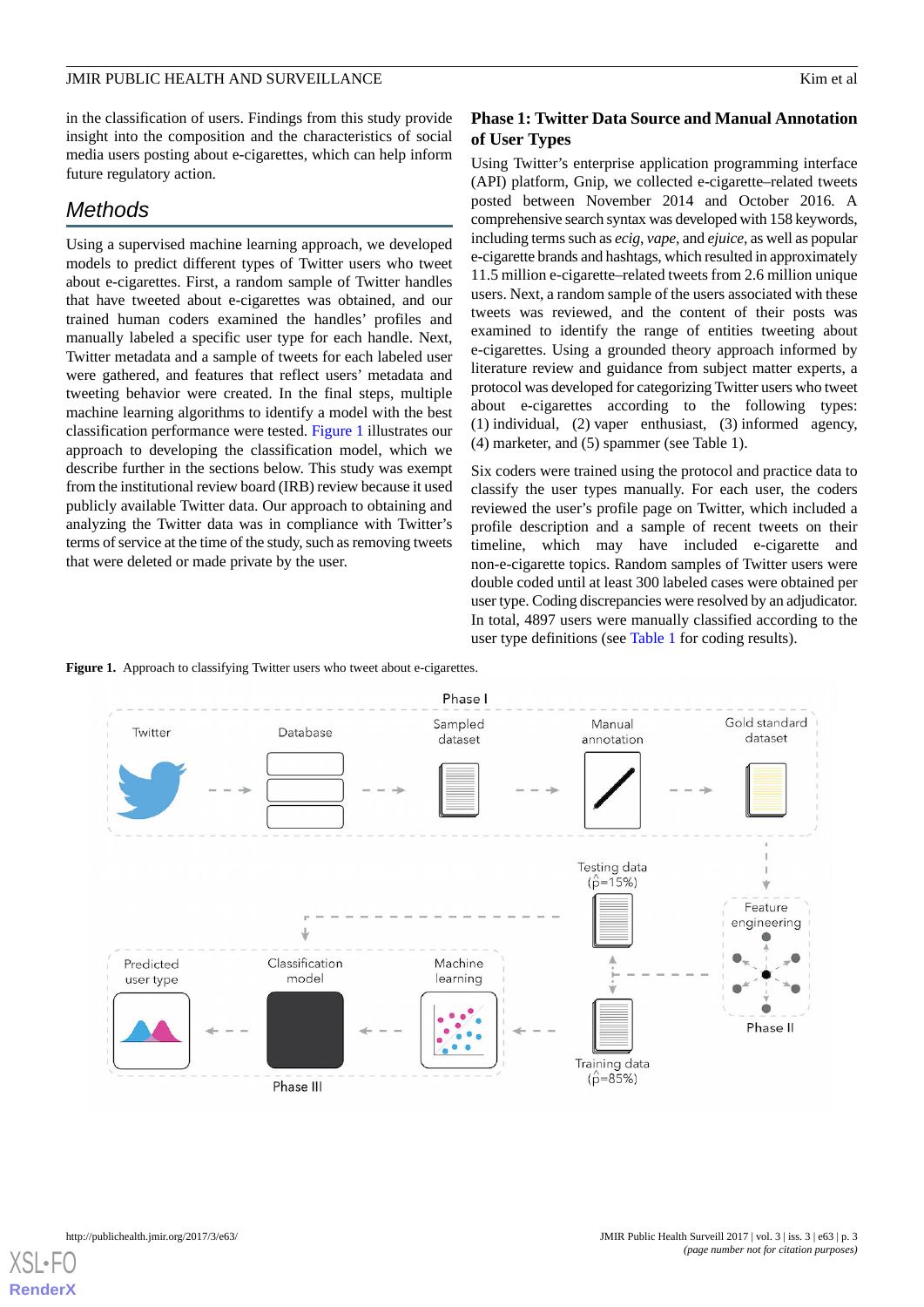<span id="page-3-0"></span>Table 1. Manual classification of Twitter users who tweet about e-cigarettes: user type definitions and proportion of each type in manually labeled sample.

| Type                         | Definition                                                                                                                                                                                                                                                                           | Sample, N |
|------------------------------|--------------------------------------------------------------------------------------------------------------------------------------------------------------------------------------------------------------------------------------------------------------------------------------|-----------|
| Individual                   | The account of a real person whose Twitter profile information and tweets reflect their individual thoughts<br>and interests. An individual is someone whose primary post content is not about vaping.                                                                               | 2168      |
| Vaper enthusiast             | The account of a person or organization whose primary content is related to promoting e-cigarettes but<br>is not primarily trying to sell e-cigarettes or related products.                                                                                                          | 334       |
| Informed agency <sup>a</sup> |                                                                                                                                                                                                                                                                                      | 622       |
| News media                   | The account of a newspaper, magazine, news channel, etc. News media does not include vaping-specific<br>news sources.                                                                                                                                                                |           |
| Health community             | The account of a public health organization, coalition, agency, or credible individual affiliated with an<br>organization. These may also be the accounts of organizations with authority on a topic that should be<br>thought of as trusted sources.                                |           |
| Marketer <sup>a</sup>        |                                                                                                                                                                                                                                                                                      | 752       |
| Marketer                     | An account marketing e-cigarette or vaping products. These accounts can belong to a Web-based or<br>brick-and-mortar retailer or an individual who is an affiliate marketer.                                                                                                         |           |
| Information aggregator       | An account that primarily aggregates information about e-cigarettes/vaping and where most or all tweets<br>are news articles related to e-cigarettes/vaping. This account could also aggregate vaping coupons or<br>deals.                                                           |           |
| <b>Spammer</b>               | An account that does not fall into one of the other coding categories. These accounts often post on a<br>broad range of topics unrelated to this project, and their content can be nonsensical. Anecdotally, it was<br>observed that many of these accounts exhibited bot behaviors. | 1021      |
|                              |                                                                                                                                                                                                                                                                                      |           |

<sup>a</sup>During manual annotation of data, we initially categorized subtypes of informed agency (ie, news media and health community) and marketer (ie, marketer and information aggregator) user types, but we did not identify sufficient numbers of user handles for these subtypes to conduct meaningful analyses. Thus, during the feature selection and modeling phases, we collapsed across user subtypes to define five total user types.

### **Phase 2: User Metadata Features and Derived Behavioral Features**

Next, we built out the feature space for 4897 labeled users, extracting the metadata provided by the Twitter API and engineering our own features that were derived from the users' tweet text (see [Multimedia Appendix 1\)](#page-9-9).

### *User Metadata Features*

The Twitter API provides basic profile information about a user such as screen name, location, bio, number of friends, number of followers, and total number of tweets. The API also provides the actual tweet text and underlying metadata associated with tweet text that was used in this study to characterize the tweeting behavior (eg, retweet) of the users. These types of metadata features have a demonstrated utility in characterizing different types of users [\[30](#page-10-14)[,31](#page-10-15)]. Using the Twitter API, 15 metadata features were obtained for each labeled user. Examples of metadata features include number of followers and the number of tweets favorited by the user (see [Multimedia Appendix 1\)](#page-9-9).

### *Derived Tweeting Behavior Features*

In addition to the metadata, the users'tweet text data were also examined to capture their tweeting behavior. It was hypothesized that tweeting behaviors would vary across different user types (eg, individuals are likely to tweet about more diverse topics than marketers). Studies have shown that linguistic content of social media posts is particularly useful because it illustrates the topics of interest to a user and provides information about their lexical usage that may be predictive of certain user types [[32](#page-10-16)[,33](#page-10-17)]. For each Twitter handle, the 200 most recent publicly

[XSL](http://www.w3.org/Style/XSL)•FO **[RenderX](http://www.renderx.com/)**

available tweets were collected using the Twitter REST API. Previous studies have shown that 100 to 200 tweets are typically sufficient for predicting Twitter user characteristics [\[34](#page-10-18),[35\]](#page-10-19). These 200 tweets included tweets about e-cigarettes as well as non-e-cigarette–related topics. The non-e-cigarette–related tweets were included because most of the user types examined in this study (eg, news media agency, individuals, and public health agencies) do not tweet about e-cigarettes alone.

To capture the users' tweeting behavior, 58 features derived from the behavioral and linguistic content of the account profile and the tweet text were generated; summary statistics of sets of users' tweets were also created. To generate these features, a variety of text mining techniques were used to capture the distribution characteristics of the users' tweeting behavior and word usage. For example, the minimum, maximum, median, mean, and mode for how many times an e-cigarette keyword was used per tweet was calculated. A term frequency-inverse document frequency matrix of each user's corpus of tweets (up to 200 tweets) was also created, and the pair-wise cosine similarity between each tweet was calculated. For each user, the mean and standard deviation of the set of cosine similarity values, which provided a sense of the semantic diversity and consistency of a user's vocabulary, was calculated. After generating the behavioral features, we dropped nine features in our dataset that had more than 10% missing data. Then, a mean imputation was performed on the derived features that had 10% or less missing data.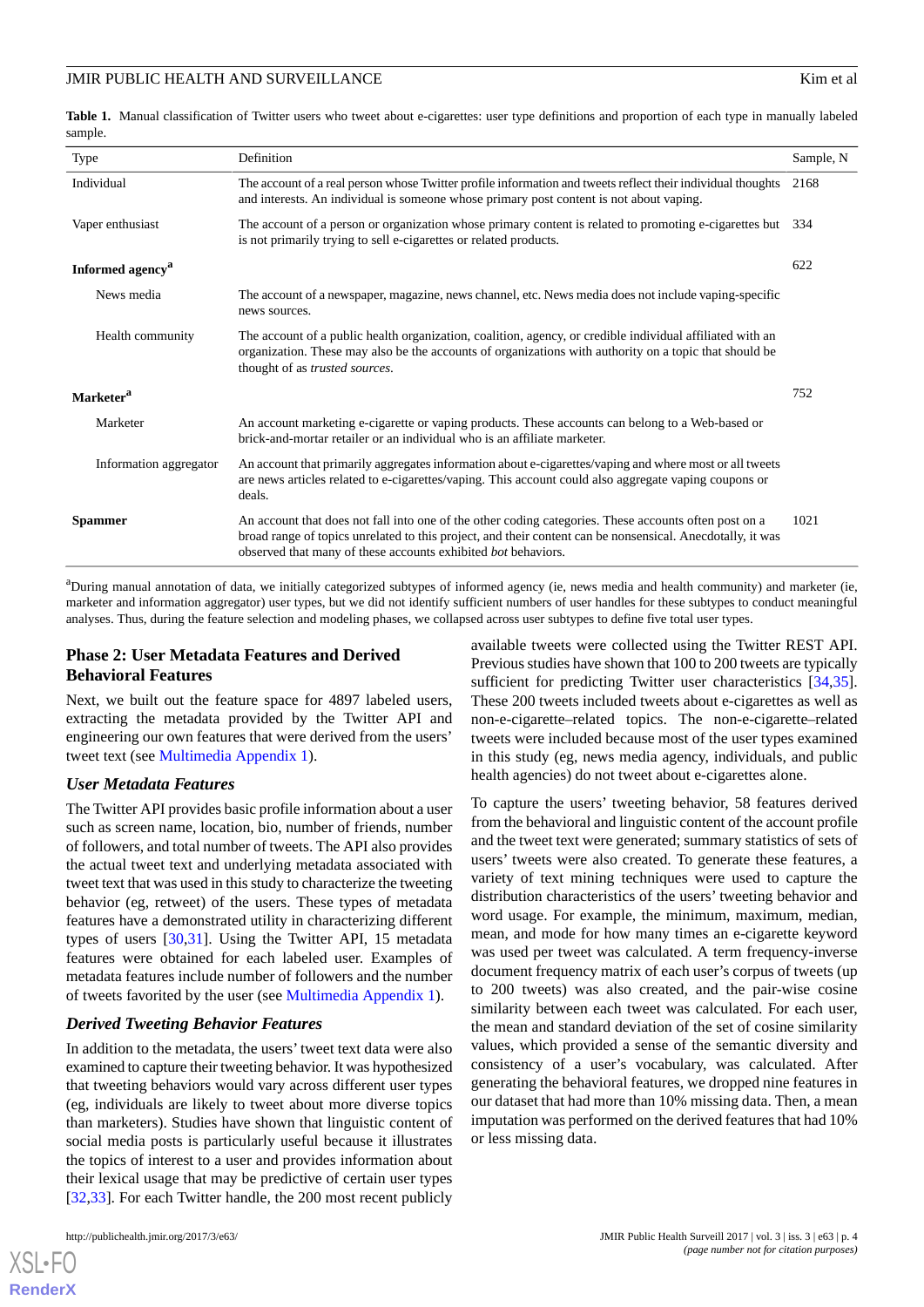### **Phase 3: Predictive Models**

To determine the best model for classifying the user types, several different algorithms were built and compared using the features described in phase 2. Before modeling, the data were split into a training set (85%) and a test set (15%), using stratified sampling to preserve the relative ratio of classes across sets. To construct our models, a stratified 10-fold cross-validation on the training set was first run and eight different classifiers as well as a *dummy classifier* were evaluated. The dummy classifier—which makes random guesses based on the known distributions of user types in the training data—served as a benchmark for evaluating the performance of our other models. The results from these analyses showed that  $F_1$  scores were highest (82.5%) for the Gradient Boosting Regression Trees (GBRT) classifier and lowest for the dummy classifier (28.6%) (see [Multimedia Appendix 2](#page-9-10) for results of all classifiers).

On the basis of these results, the GBRT algorithm was used to classify the testing dataset. The GBRT approach builds an additive model in a forward stage-wise fashion [[36\]](#page-10-20). The *boosting* technique combines an ensemble of many weak predictive models—in this case, shallow trees—into a single strong one [[37\]](#page-10-21). Each weak model is weighted and trained to be an *expert* on the residuals of the preceding model [[38](#page-11-0)[,39](#page-11-1)] (see [Multimedia Appendix 3](#page-9-11) for additional information about GBRT and the other algorithms examined).

<span id="page-4-0"></span>To determine the best tuning values for the hyperparameters in our model, a fourfold grid-search cross-validation on the training dataset was run (see [Multimedia Appendix 3\)](#page-9-11). Then, to evaluate the performance of our tuned GBRT model and the marginal impact of our derived features in improving class differentiation, two separate models were run—one composed of metadata features alone and the other composed of both metadata and derived features. These two separate models were used to evaluate the marginal impact of adding derived features as metadata features for user profile and tweets are easily obtainable, whereas derived features are more labor intensive to create. Finally, the extent of misclassification and the most important features for user types were examined.

# *Results*

### **User Classification Model Results**

[Table 2](#page-4-0) presents the GBRT model results for predicting different types of Twitter users who have tweeted about e-cigarettes. When the complete dataset (metadata + derived features) was tested, the model achieved an average  $F_1$  score of 83.3% across all user types. The  $F_1$  score was highest for predicting individuals (91.1%) and progressively lower for informed agencies (84.4%), marketers (81.2%), spammers (79.5%), and vaper enthusiasts (47.1%).

The metadata-only model  $(72.7%)$  achieved lower  $F_1$  scores than the full model (83.3%) [\(Table 2\)](#page-4-0). Including derived features in the full model improved classification results for each user type, with improvements in  $F_1$  scores ranging from 7.5% for individuals to 30.9% for vaper enthusiasts.

**Table 2.** Classification of Twitter users who tweet about e-cigarettes: Gradient Boosting Regression Trees (GBRT) results comparing full model and metadata-only model.

| User type        | Full model (metadata $+$ derived data) |           |              | Metadata-only model |           |              |
|------------------|----------------------------------------|-----------|--------------|---------------------|-----------|--------------|
|                  | $F_1$ score, %                         | Recall, % | Precision, % | $F_1$ score, %      | Recall, % | Precision, % |
| Individual       | 91.1                                   | 92.3      | 89.8         | 83.6                | 86.2      | 81.2         |
| Vaper enthusiast | 47.1                                   | 40.0      | 57.1         | 16.2                | 12.0      | 25.0         |
| Informed agency  | 84.4                                   | 78.5      | 91.3         | 70.0                | 67.7      | 72.4         |
| Marketer         | 81.2                                   | 85.9      | 77.0         | 65.6                | 72.6      | 59.9         |
| Spammer          | 79.5                                   | 81.1      | 78.0         | 74.8                | 71.9      | 78.0         |
| Average          | 83.3                                   | 83.7      | 83.3         | 72.7                | 73.7      | 72.3         |

### **Misclassification**

To further examine variations in the predictive performance across user types, a confusion matrix illustrating predicted and actual user types was generated. [Figure 2](#page-5-0) shows the distribution of predicted user types on the horizontal axis and actual user types from the manual coding on the vertical axis. To aid in interpretation, the predicted sample proportion for each user type is shaded from light (low proportion) to dark (high proportion). Darker shading in the cells along the diagonal indicates correct classification, whereas darker shading elsewhere indicates misclassification. For example, of the 325 users manually coded as individuals, 300 (92.3%) were correctly predicted to be individuals. In contrast, there was a high level of misclassification of vaper enthusiasts; only 20 of the 50 vaper

 $X$ SL•F $C$ **[RenderX](http://www.renderx.com/)** enthusiasts (40.0%) were correctly predicted to be vaper enthusiasts, whereas 22 (44.0%) were misclassified as marketers.

A two-dimensional (2D) plot of the feature space was also constructed to better understand the extent to which the user types fall into naturally separated clusters (see [Figure 3](#page-5-1)). To accomplish this, a dimensionality reduction method called t-distributed stochastic neighbor embedding (t-SNE) [\[40](#page-11-2)] was used to create a 2D representation of the 78-dimensional feature space (see [Figure 3\)](#page-5-1). The results of the t-SNE plot indicate that individuals, marketers, and informed agencies fall into fairly discrete clusters, with some users in each class falling closer to other clusters. The plot also shows that whereas spammers are also fairly distinct from other user types, this user type appears to comprise two to three clusters, perhaps suggestive of different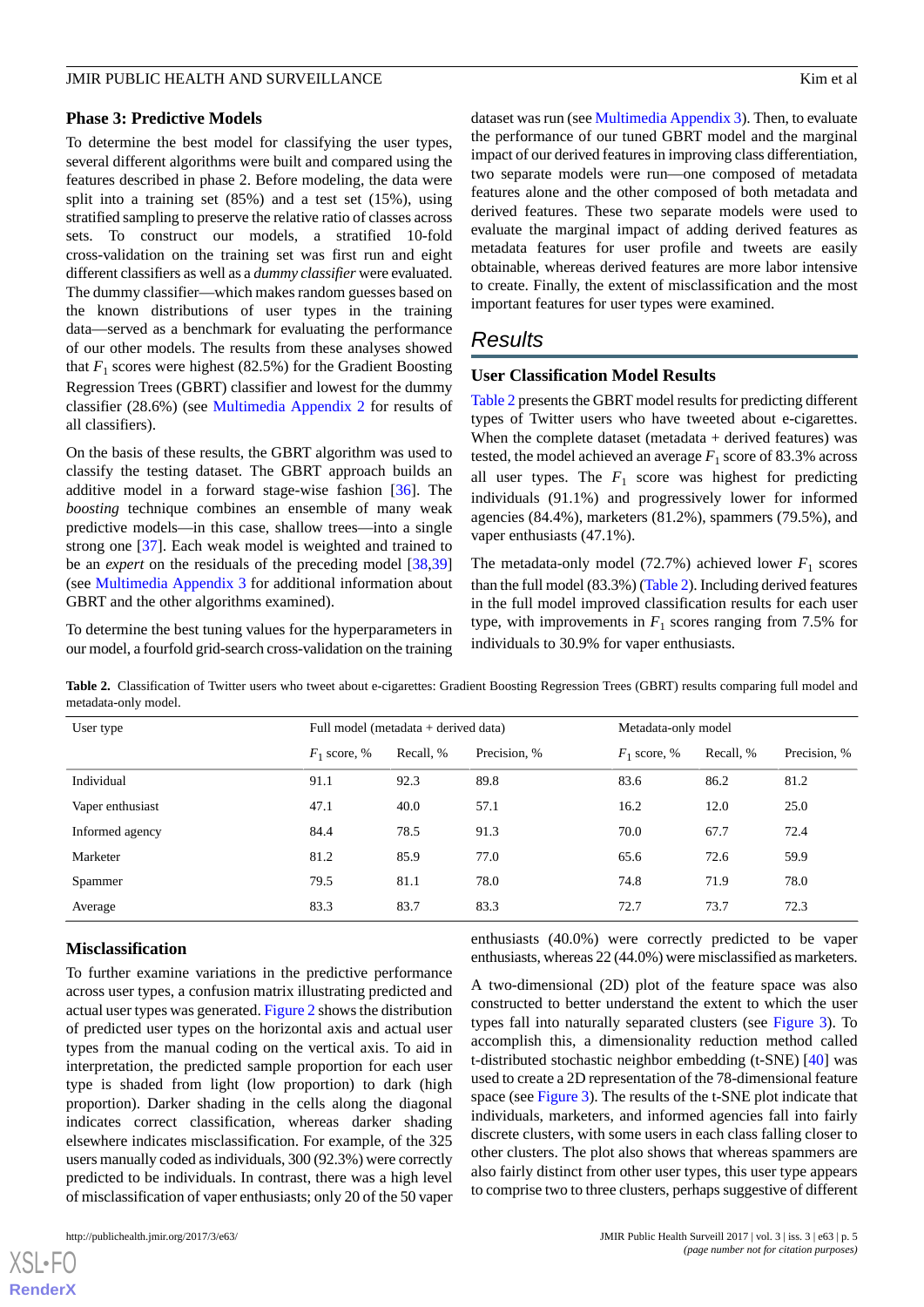subtypes of spammers. Vaper enthusiasts also comprise a distinct cluster, but there appears to be a substantial overlap between vaper enthusiast and marketer clusters.

<span id="page-5-0"></span>Figure 2. Distributions of manually labeled versus model-predicted classification of Twitter users who tweet about e-cigarettes.



<span id="page-5-1"></span>**Figure 3.** Two-dimensional t-SNE visualization of Twitter users who tweet about e-cigarettes.

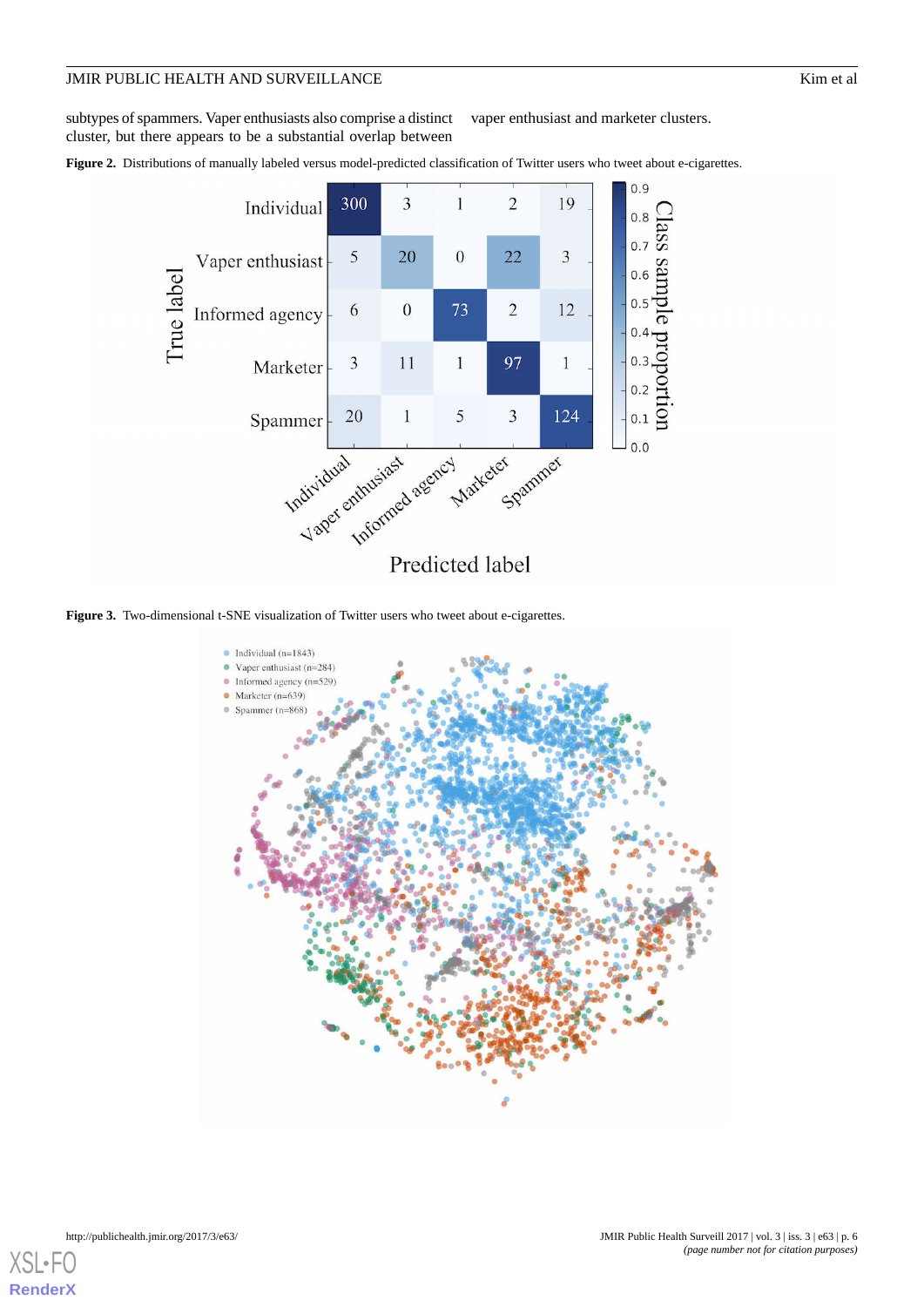<span id="page-6-0"></span>

|  |  |  |  | Table 3. Ten most important features in predicting Twitter users who tweet about e-cigarettes across all user types. |  |
|--|--|--|--|----------------------------------------------------------------------------------------------------------------------|--|
|--|--|--|--|----------------------------------------------------------------------------------------------------------------------|--|

| Features <sup>a</sup>                 | Proportion of feature importance among all variables, % |  |  |
|---------------------------------------|---------------------------------------------------------|--|--|
| Statuses count                        | 5.1                                                     |  |  |
| Followers count                       | 4.1                                                     |  |  |
| Original tweet raw keyword count      | 3.7                                                     |  |  |
| Profile description keyword count     | 3.3                                                     |  |  |
| Original tweet cosine similarity mean | 3.2                                                     |  |  |
| Retweet cosine similarity mean        | 3.0                                                     |  |  |
| Friends count                         | 3.0                                                     |  |  |
| Retweet raw keyword count             | 3.0                                                     |  |  |
| Listed count                          | 2.9                                                     |  |  |
| Original tweet URL count mean         | 2.7                                                     |  |  |
| Favorites count                       | 2.7                                                     |  |  |

<span id="page-6-1"></span><sup>a</sup>Most important feature among each user type—Individual: favorites count (4.9%); Vaper enthusiast: retweet raw keyword count (8.3%); Informed agency: followers count (6.5%); Marketer: original tweet raw keyword counts (8.9%); Spammer: statuses count (8.1%).

Figure 4. Partial dependence plots of top features by user type for users who tweet about e-cigarettes.



#### **Feature Importance**

To better understand the contribution of each variable in our modeling outcome, each variable was evaluated using Gini Importance, which is commonly used in ensembles of decision trees as a measure of a variable's impact in predicting a label that also takes into account estimated error in randomly labeling an observation according to the known label distributions [[41\]](#page-11-3). [Table 3](#page-6-0) shows the top 10 most important features, ranked by the proportion of feature importance among all variables in the full model. Results show that two profile metadata features—statuses count and followers count—represent the most important features in the model, with values of 5.1% and 4.1%, respectively. Several derived data features were also important, including original tweet raw keyword counts (3.7%),

[XSL](http://www.w3.org/Style/XSL)•FO **[RenderX](http://www.renderx.com/)**

profile description keyword count (3.3%), and original tweet cosine similarity mean (3.2%). The single most important feature varied among the user types. For individuals, the most important feature was favorites count (4.9%); for vaper enthusiasts, it was retweet raw keyword count (8.3%); for informed agencies, it was followers count (6.5%); for marketers, it was original tweet raw keyword count (8.9%); and for spammers, it was statuses count (8.1%). Feature importance scores for all features examined is available in [Multimedia Appendix 4.](#page-9-12)

Partial dependence plots (PDPs) illustrate the dependence between a target function (ie, user type) and a set of target features. [Figure 4](#page-6-1) shows PDPs for each user type, illustrating the association between user type and the most important feature for that particular group. [Figure 4](#page-6-1) shows the most important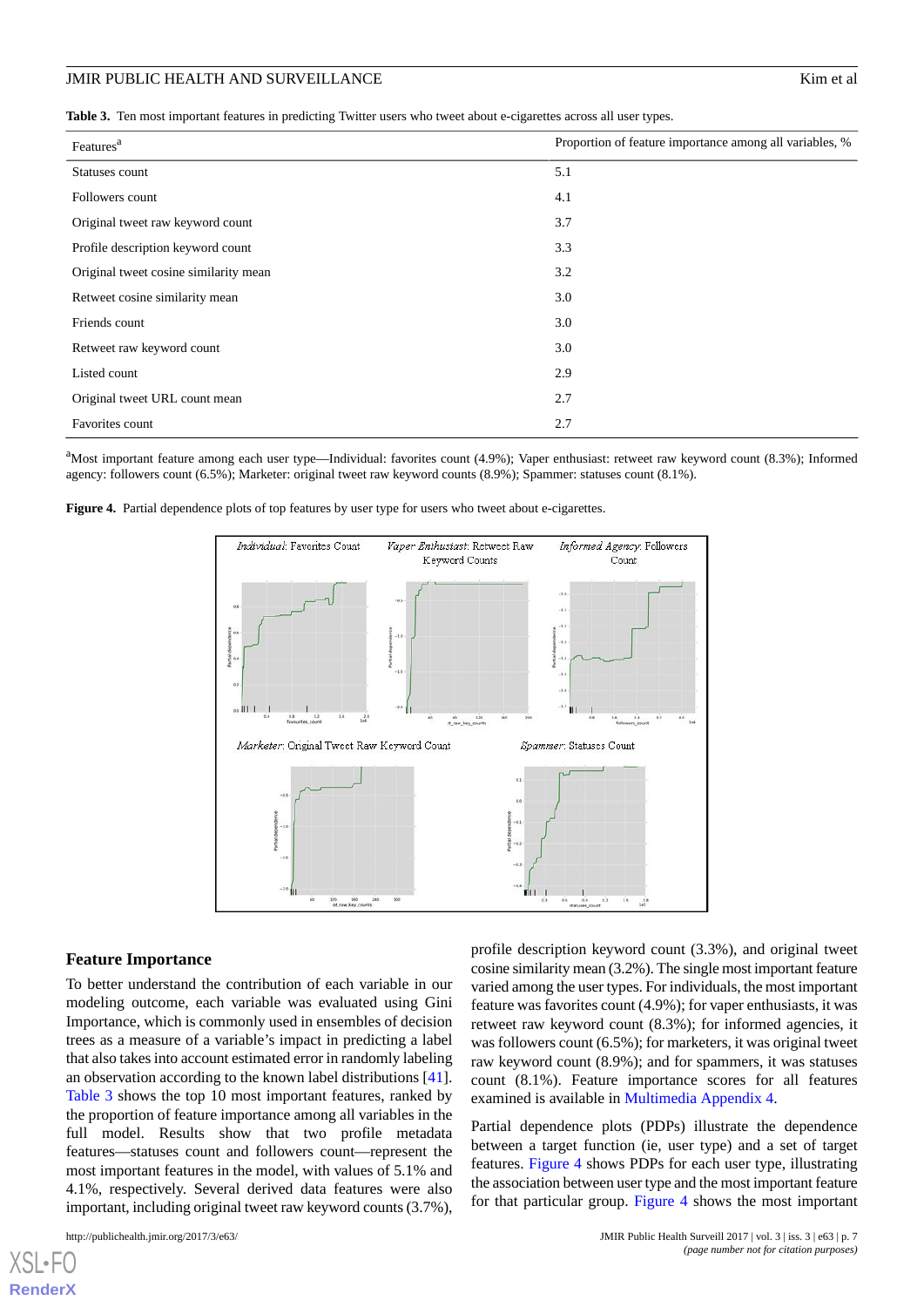features for each user type, whereas [Table 3](#page-6-0) summarizes the most important features across all user types. For individuals, as the number of tweets the user has liked increases, a given user is more likely to be classified as an individual. For informed agencies, as the number of followers increases, a given user is more likely to be classified as an informed agency. For marketers, as the number of raw keyword counts increases in a given user's set of original tweets, that user is more likely to be classified as a marketer. This indicates that marketers tend to create original content using e-cigarette terms. For spammers, as the total number of statuses (original tweets and retweets) count increases, a given user is more likely to be classified as a spammer. For vaper enthusiasts, as the number of raw keyword counts increases in a given user's set of retweets, that user is more likely to be classified as a vaper enthusiast. This indicates that vaper enthusiasts tend to retweet content with e-cigarette terms.

### *Discussion*

### **Principal Findings**

In summary, we developed algorithms with relatively high performance in predicting different types of Twitter users that tweet about e-cigarettes. The rates of precision and recall for *most* user types ranged from 78% to 92%, which was well above the baseline dummy classification and serves as a new baseline for the future user type classification of users who tweet about e-cigarette content on Twitter. Although using metadata features alone in user classification demonstrates performance gains over dummy classification, the results of this study suggest that including additional tweet-derived features that capture tweeting behavior significantly improves the model performance—an overall *F*<sup>1</sup> score gain of 10.6%—beyond metadata features alone. Previous studies have shown that tweet linguistic patterns are strong predictors of social media user demographics [[42\]](#page-11-4). This is the first study to show the predictive utility of tweeting behavior in classifying different types of users who tweet about e-cigarettes.

We achieved the best performance in predicting individuals, informed agencies (news media and health agencies), and marketers. In contrast, vaper enthusiasts were challenging to predict and were commonly misclassified as marketers. There are several reasons why this may be the case. First, it is possible that there were not enough labeled cases of vaper enthusiasts for the machine learning models; there were only 334 labeled cases of vaper enthusiasts (6.8% of all labeled users) compared with 622 to 2168 cases for the other classes. Second, vaper enthusiasts are an evolving group of individuals, and their tweeting behavior may therefore vary more than other established user types such as informed agencies (eg, news media and health agencies). Third, our definition of vaper enthusiasts may not have been distinct enough from marketers; a vaper enthusiast was defined as a user whose primary objective is to *promote but not sell* e-cigarette/vaping products, whereas a marketer was defined as a user whose primary objective is to *market and sell* e-cigarette/vaping products. The distinction of promoting but not selling may have been too subtle to pick up, as vaper enthusiasts promote e-cigarettes by using similar

strategies that marketers employ to sell products, such as sharing information about new products, promoting giveaways, and posting product reviews. It is possible that having more labeled cases and extracting more than 200 tweets per handle could improve model performance and better discriminate vaper enthusiasts from marketers. Alternatively, not being able to distinguish vaper enthusiasts from marketers may signal that they share common interests and possible affiliations. With the rise of *social influencer marketing*, where brands incentivize influencers to promote products or subcultures on social media, it is possible that vaper enthusiast messaging may represent commercial marketing interests. The vagueness and ambiguity that was observed between the feature spaces of the vaper enthusiast and marketer classes warrants additional research that examines potential relationships between vaper enthusiasts and e-cigarette commercial entities.

Given the overlap between vaper enthusiasts and marketers, a possible strategy to improve predictive performance might be to combine the two groups. In fact, in their study, Kavuluru and Sabbir [[27\]](#page-10-11) classified e-cigarette proponents as "tweeters who represent e-cigarette sales or marketing agencies, individuals who advocate e-cigarettes, or tweeters who specifically identify themselves as vapers in their profile bio." They achieved a high level of accuracy in predicting these e-cigarette proponents (97% precision, 86% recall, and 91% F-score). Although combining these groups may help improve model performance, from a public health perspective, these are distinct groups whose Web-based behaviors have different implications for regulatory agencies. For example, FDA has the authority to regulate claims made by e-cigarette companies and will need to monitor e-cigarette brand social media handles to ensure that they are being compliant with regulatory policies (eg, not making cessation claims, posting warning statements about the harmful effects of nicotine) [[43](#page-11-5)]. In contrast, FDA cannot regulate claims made by vaper enthusiasts because they are individuals and not companies selling e-cigarette products. Therefore, distinguishing vaper enthusiasts from marketers is critical to informing FDA compliance and enforcement efforts. Being able to distinguish vaper enthusiasts from marketers is also important with regard to public health education efforts because vaper enthusiasts have been known to undermine e-cigarette education campaigns. For example, when the California Department of Public Health launched its *Still Blowing Smoke* campaign to educate consumers about the potential harmful effects of e-cigarette use, vaper advocates launched a countercampaign (*Not Blowing Smoke*). By using both hashtags and creating new accounts, the countercampaign attacked the credibility of messages of the California Department of Public Health and effectively controlled the messaging on social media [\[44](#page-11-6)]. We would argue that classifying marketers and vaper enthusiasts separately is important for informing e-cigarette surveillance, regulatory, and education efforts; thus, future studies should build on our results and examine methods to improve classification of vaper enthusiasts.

In this study, the top features that were most predictive of each user type were also examined. Individuals like more tweets than nonindividuals; informed agencies have more followers than their counterparts; marketers use more e-cigarette words in their

 $XS$  $\cdot$ FC **[RenderX](http://www.renderx.com/)**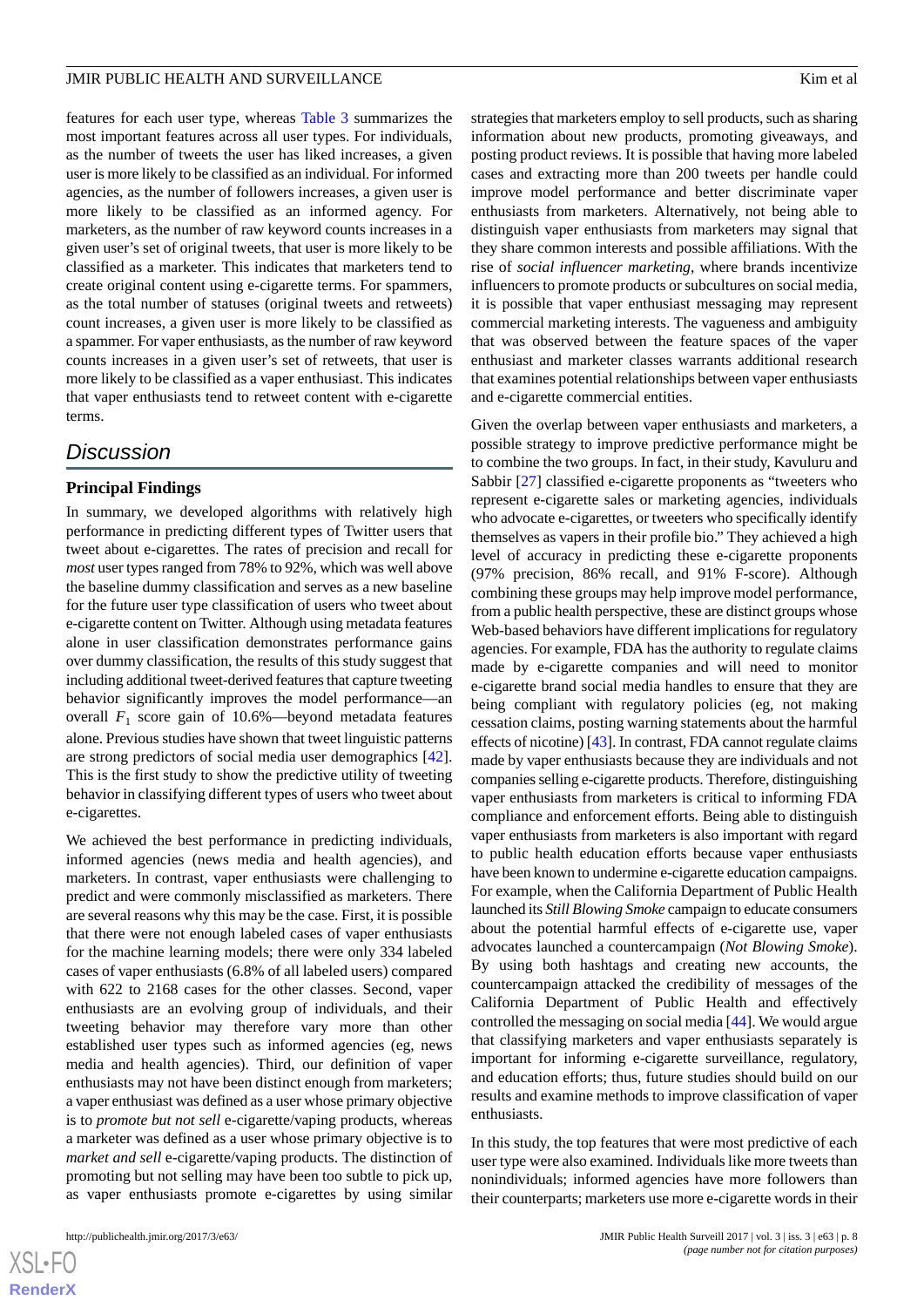original tweets than nonmarketers; vaper enthusiasts retweet e-cigarette content more than nonvaper enthusiasts; and more frequent tweeting behavior is indicative of spammers. Given the infancy of this research, the findings of this study should be viewed as an initial inquiry into classifying different types of users who tweet about e-cigarettes. Future studies should build on this work and examine other features that may be predictive of these classes of users. For example, other researchers have examined features such as sentiment of tweets [[27\]](#page-10-11) to classify certain subgroups of users who tweet about e-cigarettes.

### **Limitations**

Our study has several limitations. First, because of resource constraints, we only collected the 200 most recent tweets for the users in our dataset, and some users had less than 200 tweets in total. Previous studies examining Twitter metadata and linguistic features to predict sociodemographic characteristics of users (eg, gender and age) have extracted up to 3200 tweets per handle, but other researchers have also found that having more than 100 tweets per handle did not necessarily improve the model performance [\[34](#page-10-18)]. Additional studies are needed to determine whether increasing the number of tweets for each user would increase the importance of the behavioral features in our classification of user types. Second, the methodology involved manual feature engineering, which can be time intensive and is limited to researcher-defined categories. A neural network approach could enable more automated construction of other text-based features that may help in distinguishing user types. Whereas computational text mining methods make it easy to create a multitude of different features, having more features may not necessarily yield information that is useful for classification tasks [\[31](#page-10-15)]. Furthermore, issues about scalability and reproducibility should be considered. As social media data are increasingly being used in applied fields such as public health, we need to consider how to balance the resources to conduct this type of analysis with a high level of accuracy and methodological rigor against timeliness and

usefulness of the data to inform surveillance and regulatory efforts. Third, the definitions used to classify Twitter users who tweet about e-cigarettes may not be generalizable. Some of the methodologies would be applicable in other contexts (eg, identifying marketers in other domains), but results may not generalize readily across domains.

### **Comparison With Prior Work**

This is the first study we are aware of that has examined methods to predict a broad set of different types of users tweeting about e-cigarettes. Previous studies have examined either the topic of e-cigarette tweets [\[23](#page-10-7),[24\]](#page-10-9) or a single user type (eg, proponents of e-cigarettes vs nonproponents) [\[27](#page-10-11)]. In this study, five different categories of users who were involved in public discourse about e-cigarettes and groups that are of interest to inform public health surveillance, education, and regulatory efforts were examined. Second, multiple machine learning algorithms were tested and GBRT was used, which has not been used previously for this purpose. This is important, given the limited work in this area and the lack of existing methodology to build on. Third, in addition to analyzing Twitter metadata features, as prior studies have done, behavioral features that are shown to be important in performance gains were also examined. Finally, by using PDPs, evidence for how important features relate to a given user type was also provided.

### **Conclusions**

In conclusion, this study provides a method for classifying five different types of users who tweet about e-cigarettes. Our model achieved high levels of classification performance for most groups; examining tweeting behavior was critical in improving the model performance. The results of our approach can help identify groups engaged in conversations about e-cigarettes online to help inform public health surveillance, education, and regulatory efforts. Future studies should examine approaches to improve the classification of certain user groups that were more challenging to predict (eg, vaper enthusiasts).

### **Acknowledgments**

The authors thank Paul Ruddle II for his guidance on the study design and development of the data collection infrastructure. The authors also thank Geli Fei for his contributions in evaluating text-based features, Bing Liu for his feedback on the analytical approach, and Margaret Cress and Kelsey Campbell for leading the manual classification task. This work was supported by a grant from the National Cancer Institute (R01 CA192240). The funder had no role in the study design, data collection and analysis, decision to publish, or preparation of the manuscript.

### **Authors' Contributions**

AK conceptualized the study, secured funding, directed study implementation, and led the writing of the manuscript and the revisions. TM led the analysis, implemented the machine learning methods, interpreted the results, produced figures, wrote the Methods and Results sections, and revised the manuscript. RC contributed to the study design, data collection, analysis, and manuscript review. ME assisted with the writing of the manuscript. JN provided feedback on the analysis and the manuscript.

### **Conflicts of Interest**

None declared.

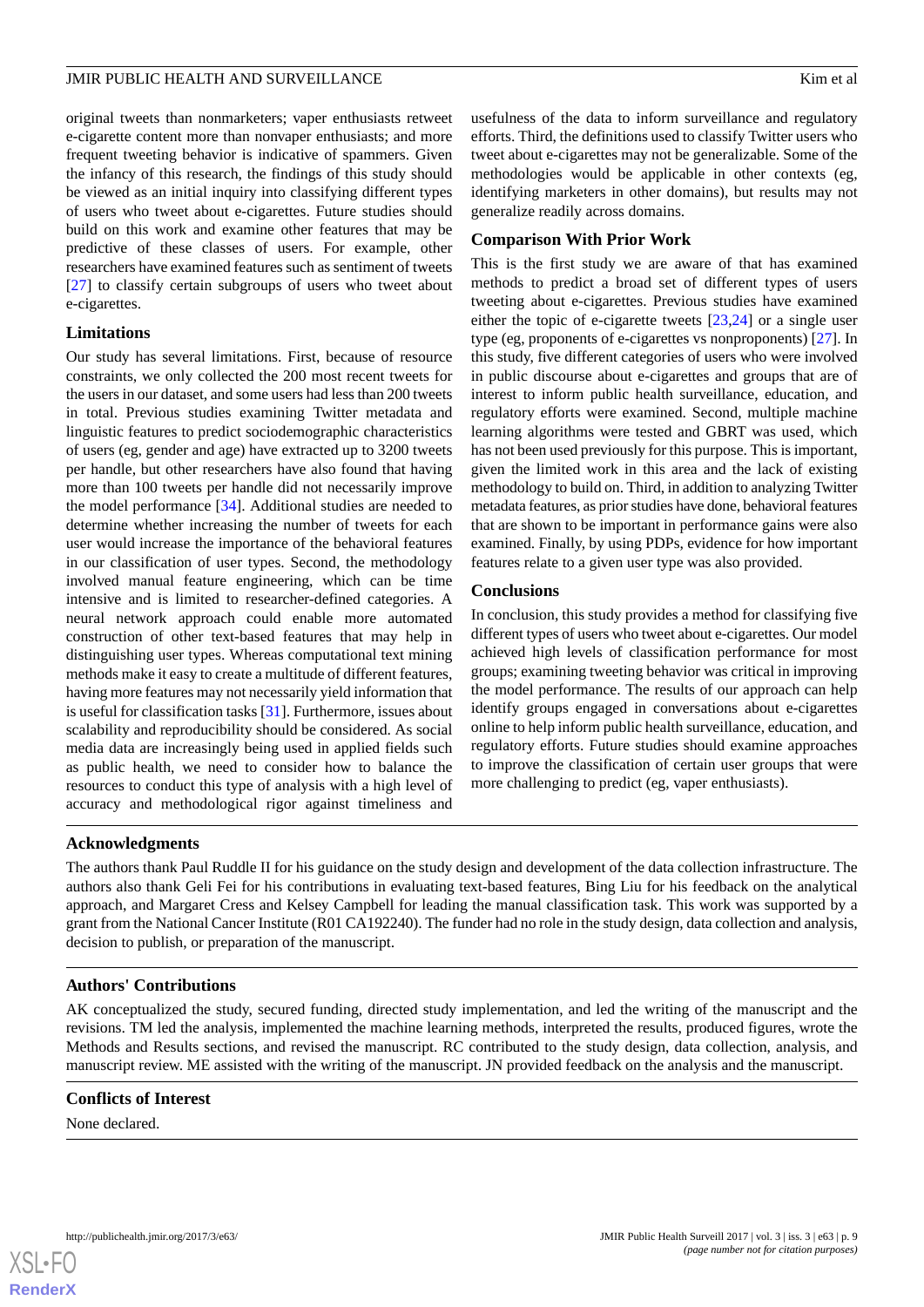### <span id="page-9-9"></span>**Multimedia Appendix 1**

List of Twitter metadata features and derived behavioral features used in models to classify Twitter users who tweet about e-cigarettes.

<span id="page-9-10"></span>[[PDF File \(Adobe PDF File\), 20KB-Multimedia Appendix 1](https://jmir.org/api/download?alt_name=publichealth_v3i3e63_app1.pdf&filename=19eac5c596fedc4cc379c796c1dbda10.pdf)]

### **Multimedia Appendix 2**

Modeling results of different machine learning algorithms to classify Twitter users who tweet about e-cigarettes.

<span id="page-9-11"></span>[[PDF File \(Adobe PDF File\), 16KB-Multimedia Appendix 2](https://jmir.org/api/download?alt_name=publichealth_v3i3e63_app2.pdf&filename=6c980c5593b8d16bbeb8039855c74117.pdf)]

### **Multimedia Appendix 3**

Overview of machine learning algorithms examined.

<span id="page-9-12"></span>[[PDF File \(Adobe PDF File\), 214KB-Multimedia Appendix 3](https://jmir.org/api/download?alt_name=publichealth_v3i3e63_app3.pdf&filename=ea6abc080bb60371a8bd23026806e1eb.pdf)]

### **Multimedia Appendix 4**

Importance of features in models to predict Twitter users who tweet about e-cigarettes.

<span id="page-9-0"></span>[[PNG File, 196KB-Multimedia Appendix 4](https://jmir.org/api/download?alt_name=publichealth_v3i3e63_app4.png&filename=0218ac6580bceceaab4052642a1e4b3f.png)]

### <span id="page-9-1"></span>**References**

- <span id="page-9-2"></span>1. King BA, Patel R, Nguyen KH, Dube SR. Trends in awareness and use of electronic cigarettes among US adults, 2010-2013. Nicotine Tob Res 2015 Feb;17(2):219-227. [doi: [10.1093/ntr/ntu191](http://dx.doi.org/10.1093/ntr/ntu191)] [Medline: [25239961\]](http://www.ncbi.nlm.nih.gov/entrez/query.fcgi?cmd=Retrieve&db=PubMed&list_uids=25239961&dopt=Abstract)
- 2. Schoenborn CA, Gindi RM. Electronic cigarette use among adults: United States, 2014. NCHS Data Brief 2015 Oct(217):1-8 [[FREE Full text](https://www.cdc.gov/nchs/data/databriefs/db217.pdf)] [Medline: [26555932](http://www.ncbi.nlm.nih.gov/entrez/query.fcgi?cmd=Retrieve&db=PubMed&list_uids=26555932&dopt=Abstract)]
- <span id="page-9-3"></span>3. Singh T, Arrazola RA, Corey CG, Husten CG, Neff LJ, Homa DM, et al. Tobacco use among middle and high school students--United States, 2011-2015. MMWR Morb Mortal Wkly Rep 2016 Apr 15;65(14):361-367 [[FREE Full text](https://dx.doi.org/10.15585/mmwr.mm6514a1)] [doi: [10.15585/mmwr.mm6514a1\]](http://dx.doi.org/10.15585/mmwr.mm6514a1) [Medline: [27077789\]](http://www.ncbi.nlm.nih.gov/entrez/query.fcgi?cmd=Retrieve&db=PubMed&list_uids=27077789&dopt=Abstract)
- <span id="page-9-4"></span>4. Arrazola RA, Singh T, Corey CG, Husten CG, Neff LJ, Apelberg BJ, Centers for Disease Control and Prevention. Tobacco use among middle and high school students - United States, 2011-2014. MMWR Morb Mortal Wkly Rep 2015 Apr 17;64(14):381-385 [[FREE Full text](http://www.statisticbrain.com/electronic-cigarette-statistics/)] [Medline: [25879896](http://www.ncbi.nlm.nih.gov/entrez/query.fcgi?cmd=Retrieve&db=PubMed&list_uids=25879896&dopt=Abstract)]
- <span id="page-9-5"></span>5. Counotte DS, Smit AB, Pattij T, Spijker S. Development of the motivational system during adolescence, and its sensitivity to disruption by nicotine. Dev Cogn Neurosci 2011 Oct;1(4):430-443 [[FREE Full text](https://linkinghub.elsevier.com/retrieve/pii/S1878-9293(11)00057-0)] [doi: [10.1016/j.dcn.2011.05.010\]](http://dx.doi.org/10.1016/j.dcn.2011.05.010) [Medline: [22436565](http://www.ncbi.nlm.nih.gov/entrez/query.fcgi?cmd=Retrieve&db=PubMed&list_uids=22436565&dopt=Abstract)]
- 6. Cheng T. Chemical evaluation of electronic cigarettes. Tob Control 2014 May;23(Suppl 2):ii11-ii17 [\[FREE Full text](http://tobaccocontrol.bmj.com/cgi/pmidlookup?view=long&pmid=24732157)] [doi: [10.1136/tobaccocontrol-2013-051482\]](http://dx.doi.org/10.1136/tobaccocontrol-2013-051482) [Medline: [24732157\]](http://www.ncbi.nlm.nih.gov/entrez/query.fcgi?cmd=Retrieve&db=PubMed&list_uids=24732157&dopt=Abstract)
- 7. Goniewicz ML, Knysak J, Gawron M, Kosmider L, Sobczak A, Kurek J, et al. Levels of selected carcinogens and toxicants in vapour from electronic cigarettes. Tob Control 2014 Mar; 23(2): 133-139 [\[FREE Full text\]](http://europepmc.org/abstract/MED/23467656) [doi: [10.1136/tobaccocontrol-2012-050859\]](http://dx.doi.org/10.1136/tobaccocontrol-2012-050859) [Medline: [23467656\]](http://www.ncbi.nlm.nih.gov/entrez/query.fcgi?cmd=Retrieve&db=PubMed&list_uids=23467656&dopt=Abstract)
- <span id="page-9-6"></span>8. Orr MS. Electronic cigarettes in the USA: a summary of available toxicology data and suggestions for the future. Tob Control 2014 May;23(Suppl 2):ii18-ii22 [[FREE Full text](http://tobaccocontrol.bmj.com/cgi/pmidlookup?view=long&pmid=24732158)] [doi: [10.1136/tobaccocontrol-2013-051474\]](http://dx.doi.org/10.1136/tobaccocontrol-2013-051474) [Medline: [24732158\]](http://www.ncbi.nlm.nih.gov/entrez/query.fcgi?cmd=Retrieve&db=PubMed&list_uids=24732158&dopt=Abstract)
- <span id="page-9-7"></span>9. Pellegrino RM, Tinghino B, Mangiaracina G, Marani A, Vitali M, Protano C, et al. Electronic cigarettes: an evaluation of exposure to chemicals and fine particulate matter (PM). Ann Ig 2012;24(4):279-288. [Medline: [22913171](http://www.ncbi.nlm.nih.gov/entrez/query.fcgi?cmd=Retrieve&db=PubMed&list_uids=22913171&dopt=Abstract)]
- 10. Williams M, Villarreal A, Bozhilov K, Lin S, Talbot P. Metal and silicate particles including nanoparticles are present in electronic cigarette cartomizer fluid and aerosol. PLoS One 2013;8(3):e57987 [\[FREE Full text\]](http://dx.plos.org/10.1371/journal.pone.0057987) [doi: [10.1371/journal.pone.0057987\]](http://dx.doi.org/10.1371/journal.pone.0057987) [Medline: [23526962](http://www.ncbi.nlm.nih.gov/entrez/query.fcgi?cmd=Retrieve&db=PubMed&list_uids=23526962&dopt=Abstract)]
- 11. Primack BA, Soneji S, Stoolmiller M, Fine MJ, Sargent JD. Progression to traditional cigarette smoking after electronic cigarette use among US adolescents and young adults. JAMA Pediatr 2015 Nov;169(11):1018-1023 [\[FREE Full text](http://europepmc.org/abstract/MED/26348249)] [doi: [10.1001/jamapediatrics.2015.1742](http://dx.doi.org/10.1001/jamapediatrics.2015.1742)] [Medline: [26348249\]](http://www.ncbi.nlm.nih.gov/entrez/query.fcgi?cmd=Retrieve&db=PubMed&list_uids=26348249&dopt=Abstract)
- <span id="page-9-8"></span>12. Leventhal AM, Strong DR, Kirkpatrick MG, Unger JB, Sussman S, Riggs NR, et al. Association of electronic cigarette use with initiation of combustible tobacco product smoking in early adolescence. J Am Med Assoc 2015 Aug 18;314(7):700-707 [[FREE Full text](http://europepmc.org/abstract/MED/26284721)] [doi: [10.1001/jama.2015.8950](http://dx.doi.org/10.1001/jama.2015.8950)] [Medline: [26284721\]](http://www.ncbi.nlm.nih.gov/entrez/query.fcgi?cmd=Retrieve&db=PubMed&list_uids=26284721&dopt=Abstract)
- 13. Wills TA, Knight R, Sargent JD, Gibbons FX, Pagano I, Williams RJ. Longitudinal study of e-cigarette use and onset of cigarette smoking among high school students in Hawaii. Tob Control 2017 Jan;26(1):34-39. [doi: [10.1136/tobaccocontrol-2015-052705\]](http://dx.doi.org/10.1136/tobaccocontrol-2015-052705) [Medline: [26811353\]](http://www.ncbi.nlm.nih.gov/entrez/query.fcgi?cmd=Retrieve&db=PubMed&list_uids=26811353&dopt=Abstract)
- 14. Barrington-Trimis JL, Urman R, Berhane K, Unger JB, Cruz TB, Pentz MA, et al. E-cigarettes and future cigarette use. Pediatrics 2016 Jul;138(1). [doi: [10.1542/peds.2016-0379\]](http://dx.doi.org/10.1542/peds.2016-0379) [Medline: [27296866\]](http://www.ncbi.nlm.nih.gov/entrez/query.fcgi?cmd=Retrieve&db=PubMed&list_uids=27296866&dopt=Abstract)

[XSL](http://www.w3.org/Style/XSL)•FO **[RenderX](http://www.renderx.com/)**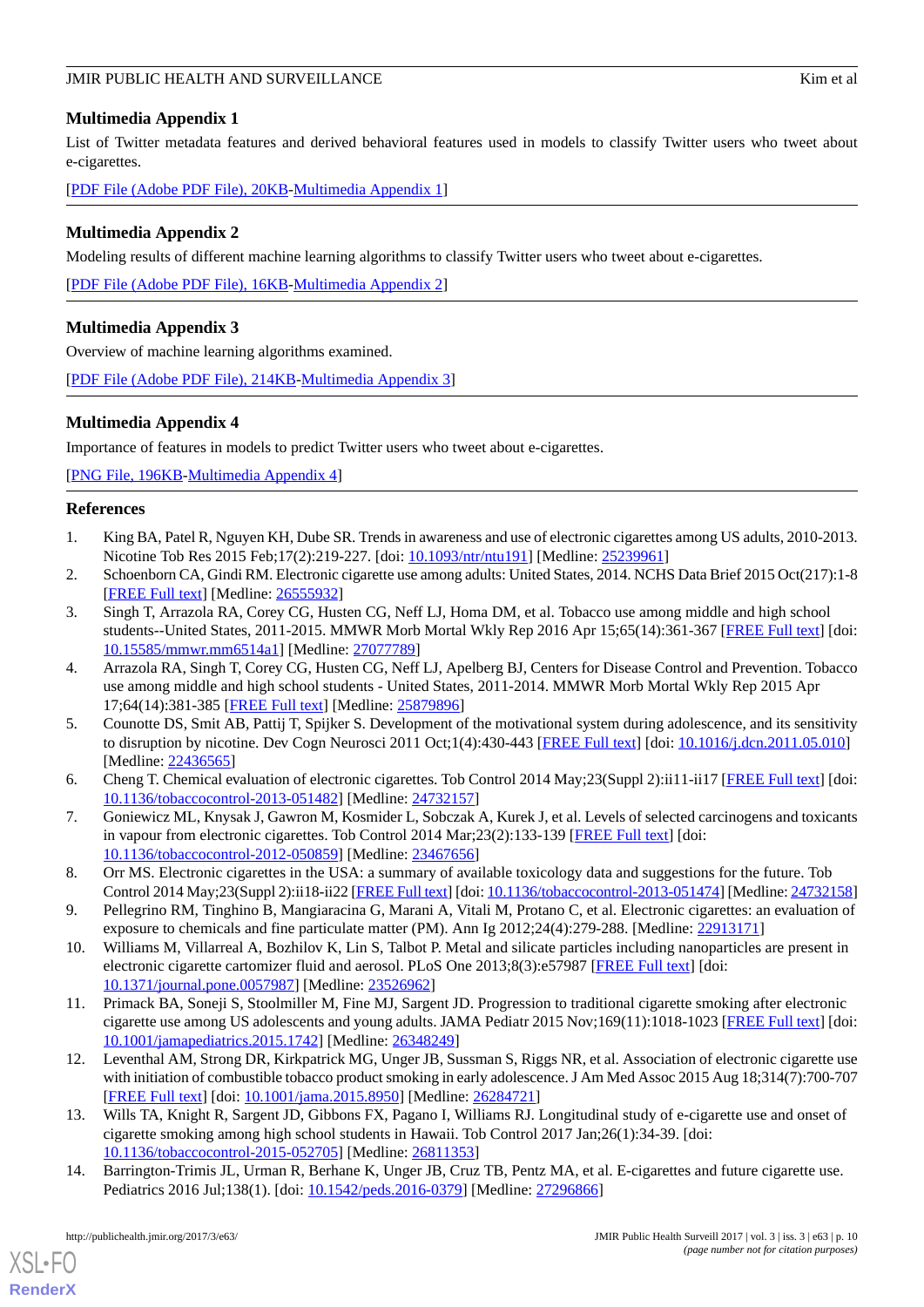- <span id="page-10-0"></span>15. US Department of Health and Human Services. surgeongeneral.gov. 2012. Preventing tobacco use among youth and young adults: a report of the Surgeon General URL:<https://www.surgeongeneral.gov/library/reports/preventing-youth-tobacco-use/> [accessed 2017-09-11] [\[WebCite Cache ID 6tOKpWAGy](http://www.webcitation.org/

                                6tOKpWAGy)]
- <span id="page-10-1"></span>16. Duke JC, Lee YO, Kim AE, Watson KA, Arnold KY, Nonnemaker JM, et al. Exposure to electronic cigarette television advertisements among youth and young adults. Pediatrics 2014 Jul;134(1):e29-e36 [[FREE Full text\]](http://pediatrics.aappublications.org/cgi/pmidlookup?view=long&pmid=24918224) [doi: [10.1542/peds.2014-0269\]](http://dx.doi.org/10.1542/peds.2014-0269) [Medline: [24918224\]](http://www.ncbi.nlm.nih.gov/entrez/query.fcgi?cmd=Retrieve&db=PubMed&list_uids=24918224&dopt=Abstract)
- <span id="page-10-3"></span><span id="page-10-2"></span>17. Richardson A, Ganz O, Vallone D. Tobacco on the web: surveillance and characterisation of online tobacco and e-cigarette advertising. Tob Control 2015 Jul;24(4):341-347. [doi: [10.1136/tobaccocontrol-2013-051246](http://dx.doi.org/10.1136/tobaccocontrol-2013-051246)] [Medline: [24532710\]](http://www.ncbi.nlm.nih.gov/entrez/query.fcgi?cmd=Retrieve&db=PubMed&list_uids=24532710&dopt=Abstract)
- <span id="page-10-4"></span>18. Chu K, Sidhu AK, Valente TW. Electronic cigarette marketing online: a multi-site, multi-product comparison. JMIR Public Health Surveill 2015;1(2):e11 [\[FREE Full text\]](http://publichealth.jmir.org/2015/2/e11/) [doi: [10.2196/publichealth.4777](http://dx.doi.org/10.2196/publichealth.4777)] [Medline: [27227129\]](http://www.ncbi.nlm.nih.gov/entrez/query.fcgi?cmd=Retrieve&db=PubMed&list_uids=27227129&dopt=Abstract)
- 19. Pew Research Center. Pewinternet. 2017 Jan 12. Internet/broadband fact sheet URL: [http://www.pewinternet.org/fact-sheet/](http://www.pewinternet.org/fact-sheet/internet-broadband/) [internet-broadband/](http://www.pewinternet.org/fact-sheet/internet-broadband/) [accessed 2017-05-04] [\[WebCite Cache ID 6qDGzTmfa\]](http://www.webcitation.org/

                                6qDGzTmfa)
- <span id="page-10-5"></span>20. Pew Research Center. Pewinternet. 2017 Jan 12. Social media fact sheet URL: [http://www.pewinternet.org/fact-sheet/](http://www.pewinternet.org/fact-sheet/social-media/) [social-media/](http://www.pewinternet.org/fact-sheet/social-media/) [accessed 2017-05-04] [[WebCite Cache ID 6qDHBq5Nc](http://www.webcitation.org/

                                6qDHBq5Nc)]
- <span id="page-10-6"></span>21. Duggan M, Ellison NB, Lampe C, Lenhart A, Madden M. Pewinternet. 2015 Jan 09. Demographics of key social networking platforms URL: <http://www.pewinternet.org/2015/01/09/demographics-of-key-social-networking-platforms-2/> [accessed 2017-05-04] [\[WebCite Cache ID 6qDHHNrts](http://www.webcitation.org/

                                6qDHHNrts)]
- <span id="page-10-7"></span>22. Twitter. URL: <https://about.twitter.com/company> [accessed 2015-03-06] [\[WebCite Cache ID 6WplPQ8Cl](http://www.webcitation.org/

                                6WplPQ8Cl)]
- <span id="page-10-9"></span>23. Huang J, Kornfield R, Szczypka G, Emery SL. A cross-sectional examination of marketing of electronic cigarettes on Twitter. Tob Control 2014 Jul;23(Suppl 3):iii26-iii30 [\[FREE Full text\]](http://tobaccocontrol.bmj.com/cgi/pmidlookup?view=long&pmid=24935894) [doi: [10.1136/tobaccocontrol-2014-051551\]](http://dx.doi.org/10.1136/tobaccocontrol-2014-051551) [Medline: [24935894](http://www.ncbi.nlm.nih.gov/entrez/query.fcgi?cmd=Retrieve&db=PubMed&list_uids=24935894&dopt=Abstract)]
- <span id="page-10-8"></span>24. Clark EM, Jones CA, Williams JR, Kurti AN, Norotsky MC, Danforth CM, et al. Vaporous marketing: uncovering pervasive electronic cigarette advertisements on Twitter. PLoS One 2016 Jul;11(7):e0157304 [[FREE Full text](http://dx.plos.org/10.1371/journal.pone.0157304)] [doi: [10.1371/journal.pone.0157304\]](http://dx.doi.org/10.1371/journal.pone.0157304) [Medline: [27410031](http://www.ncbi.nlm.nih.gov/entrez/query.fcgi?cmd=Retrieve&db=PubMed&list_uids=27410031&dopt=Abstract)]
- <span id="page-10-10"></span>25. Kim AE, Hopper T, Simpson S, Nonnemaker J, Lieberman AJ, Hansen H, et al. Using Twitter data to gain insights into e-cigarette marketing and locations of use: an infoveillance study. J Med Internet Res 2015;17(11):e251 [\[FREE Full text\]](http://www.jmir.org/2015/10/e251/) [doi: [10.2196/jmir.4466\]](http://dx.doi.org/10.2196/jmir.4466) [Medline: [26545927\]](http://www.ncbi.nlm.nih.gov/entrez/query.fcgi?cmd=Retrieve&db=PubMed&list_uids=26545927&dopt=Abstract)
- <span id="page-10-12"></span><span id="page-10-11"></span>26. Lazard AJ, Saffer AJ, Wilcox GB, Chung AD, Mackert MS, Bernhardt JM. E-cigarette social media messages: a text mining analysis of marketing and consumer conversations on Twitter. JMIR Public Health Surveill 2016 Dec 12;2(2):e171 [\[FREE](http://publichealth.jmir.org/2016/2/e171/) [Full text\]](http://publichealth.jmir.org/2016/2/e171/) [doi: [10.2196/publichealth.6551](http://dx.doi.org/10.2196/publichealth.6551)] [Medline: [27956376](http://www.ncbi.nlm.nih.gov/entrez/query.fcgi?cmd=Retrieve&db=PubMed&list_uids=27956376&dopt=Abstract)]
- <span id="page-10-13"></span>27. Kavuluru R, Sabbir AK. Toward automated e-cigarette surveillance: spotting e-cigarette proponents on Twitter. J Biomed Inform 2016 Jun;61:19-26. [doi: [10.1016/j.jbi.2016.03.006](http://dx.doi.org/10.1016/j.jbi.2016.03.006)] [Medline: [26975599\]](http://www.ncbi.nlm.nih.gov/entrez/query.fcgi?cmd=Retrieve&db=PubMed&list_uids=26975599&dopt=Abstract)
- <span id="page-10-14"></span>28. Chu Z, Gianvecchio S, Wang H, Jajodia S. Detecting automation of Twitter accounts: are you a human, bot, or cyborg? IEEE Trans Dependable and Secure Comput 2012 Nov;9(6):811-824. [doi: [10.1109/Tdsc.2012.75](http://dx.doi.org/10.1109/Tdsc.2012.75)]
- <span id="page-10-15"></span>29. Li H, Mukherjee A, Liu B, Kornfield R, Emery S. Detecting campaign promoters on Twitter using Markov random fields. 2014 Dec 14 Presented at: 14th IEEE International Conference on Data Mining (ICDM); 14-17 December 2014; Shenzhen, China.
- <span id="page-10-16"></span>30. Java A, Song X, Finin T, Tseng B. Why we Twitter: understanding microblogging usage and communities. 2007 Aug 12 Presented at: Proceedings of the 9th WebKDD and 1st SNA-KDD 2007 workshop on Web mining and social network analysis; August 12, 2007; San Jose, CA. [doi: [10.1145/1348549.1348556\]](http://dx.doi.org/10.1145/1348549.1348556)
- <span id="page-10-17"></span>31. Rao D, Yarowsky D, Shreevats A, Gupta M. Classifying latent user attributes in Twitter. 2010 Oct 30 Presented at: SMUC '10 Proceedings of the 2nd International Workshop on Search and Mining User-Generated Contents; October 30, 2010; Ontario, Canada.
- <span id="page-10-18"></span>32. Schwartz HA, Eichstaedt JC, Kern ML, Dziurzynski L, Ramones SM, Agrawal M, et al. Personality, gender, and age in the language of social media: the open-vocabulary approach. PLoS One 2013;8(9):e73791 [\[FREE Full text\]](http://dx.plos.org/10.1371/journal.pone.0073791) [doi: [10.1371/journal.pone.0073791\]](http://dx.doi.org/10.1371/journal.pone.0073791) [Medline: [24086296](http://www.ncbi.nlm.nih.gov/entrez/query.fcgi?cmd=Retrieve&db=PubMed&list_uids=24086296&dopt=Abstract)]
- <span id="page-10-19"></span>33. Nguyen D, Gravel R, Trieschnigg D, Meder T. "How Old Do You Think I Am?": A Study of Language and Age in Twitter. 2013 Presented at: Proceedings of the Seventh International AAAI Conference on Weblogs and Social Media; July 8-10, 2013; Cambridge, Massachusetts.
- <span id="page-10-20"></span>34. Sap M, Park G, Eichstaedt J, Kern M, Stillwell D, Kosinski M, et al. Developing age and gender predictive lexica over social media. 2014 Presented at: Proceedings of the 2014 Conference on Empirical Methods in Natural Language Processing (EMNLP); October 25-29, 2014; Doha, Qatar.
- <span id="page-10-21"></span>35. Volkova S, van Durme B, Yarowsky D, Bachrach Y. Social media predictive analytics. 2015 Presented at: Conference of the North American Chapter of the Association for Computational Linguistics - Human Language Technologies; May 31-June 5, 2015; Denver, CO. [doi: [10.3115/v1/N15-4005](http://dx.doi.org/10.3115/v1/N15-4005)]
- 36. Pedregosa F, Varoquaux G, Gramfort A, Michel V, Thirion B, Grisel O, et al. Scikit-learn: machine learning in python. J Mach Learn Res 2011;12(10):2825-2830.
- 37. Friedman JH. Greedy function approximation: a gradient boosting machine. Ann Stat 2001 Oct 21;29(5):1189-1232. [doi: [10.1214/aos/1013203451\]](http://dx.doi.org/10.1214/aos/1013203451)

[XSL](http://www.w3.org/Style/XSL)•FO **[RenderX](http://www.renderx.com/)**